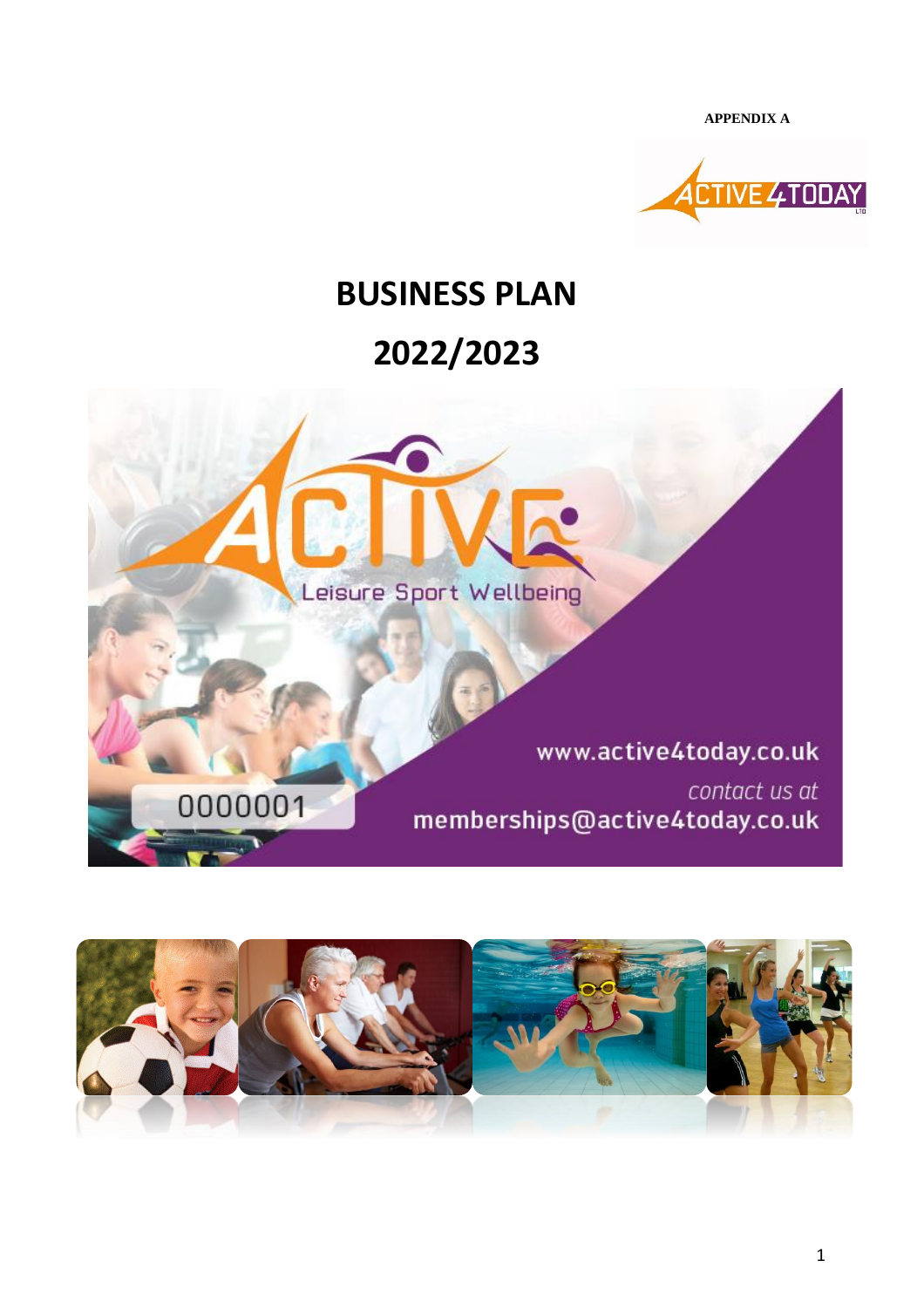#### **THE BUSINESS**

Active4Today Ltd was launched on  $1<sup>st</sup>$  June 2015 and is an independent company registered with Companies House, with Newark and Sherwood District Council being the single shareholder.

The business consists of four leisure centres (with the transfer of Southwell Leisure Centre into Active4Today taking place on 1<sup>st</sup> October 2021), a sports development section and a headquarters, which collects and manages the finance of the business, including the in-house direct debits. In addition to these services, Active4Today Ltd operates additional dryside provision out of Newark Academy, Bishop Alexander LEAD Academy, Barnby Road Academy, Samworth Academy and shortly Suthers Academy, through service level agreements. Discussion is also taking place between Active4Today, the District Council and the Magnus Academy regarding the possibilities of A4T operating the all-weather facility at this site, following a resurfacing project.

As a result of Covid-19 and the various closures throughout 2020-2021, the starting point for the Company's direct debit membership offer was significantly lower in 2021-2022 than in previous years; this consequently had a knock on effect to the Company's income generation. However, throughout 2021-2022 the Company work hard to build this membership back up and it is hoped this will be at 10,500 by the end of the 2021-2022 financial year.

The aim of the business is to focus on 3 distinct areas:

- Healthy and active lifestyles
- Accessible facilities
- Financial viability

The Company's unique selling point (USP) is that of a fully accessible service, which is family friendly and offers a wide range of activities to attract users from all age groups and all socioeconomic backgrounds. The work of the Company, although complimentary, is split into three areas. These are:

- Leisure facilities
- Outreach work
- Club development

#### **Leisure Facilities**

Within these facilities, the leisure centres provide activities to various groups covering, children, adults, 60 plus, affiliated clubs and schools. These are subsequently split into three categories of pay and play, block bookings and direct debit memberships.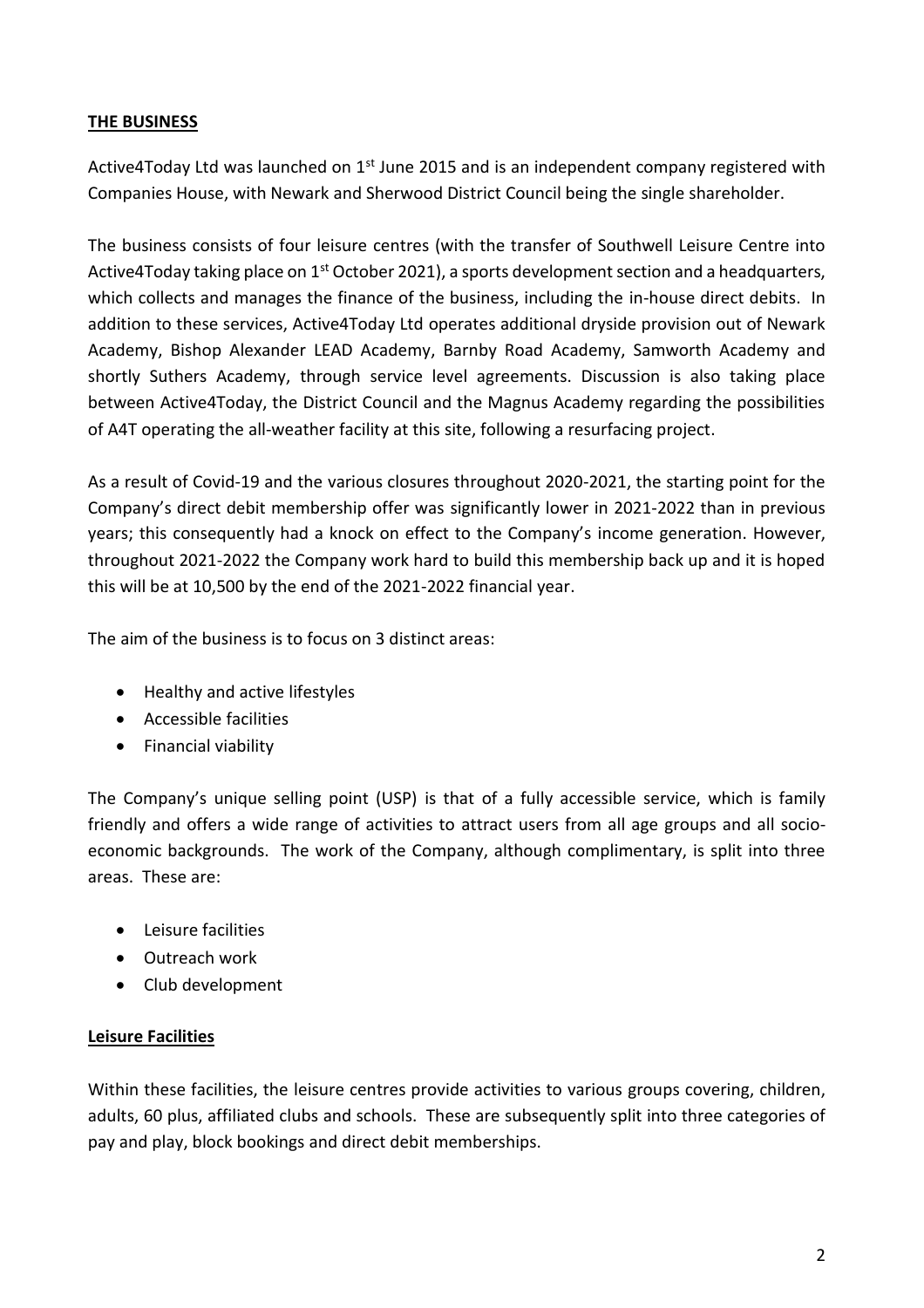The leisure facilities are provided in Blidworth, Ollerton, Southwell and also in Newark. In addition, partnerships were formed with Newark Academy, Barnby Road Academy, Bishop Alexander LEAD Academy Trust, Samworth Academy and Suthers Academy, in a bid to expand the offer of the Company and improve health and fitness, for the communities.

The offer is varied across each site, however, due to the introduction of a new swimming pool in Ollerton in July 2021 and the transfer of Southwell Leisure Centre into Active4Today in October 2021, the facility offer has increased significantly. With the exception of Blidworth Leisure Centre which is a dryside facility only, size is now the main difference between the facilities, with all sites now having a wet and dryside activity mix. Additional dryside facilities are provided within Newark, in partnership with Newark Academy, Barnby Road Academy, Bishop Alexander LEAD Academy Trust and soon Suthers Academy. Finally, dryside provision is also provided at the Samworth Academy in Nottingham.

### **Outreach Work**

Predominantly, this area of work is provided through the sports development section, either through direct provision, or through partnership working with other providers, this includes Nottinghamshire YMCA, clubs and sporting organisations.

During 2020, the work of the sports development team reduced significantly also due to Covid, however, this was reintroduced in September 2021 with the team once again returning to support clubs, schools, vulnerable groups and organisations across the district.

#### **Club and Volunteer Development**

The local sports forums are supported by the sports development team on a quarterly basis throughout the year, providing much-needed secretariat, advice and support to volunteers and clubs through these meetings.

The work experience and VISPA volunteering schemes is a crucial tool to recruit new volunteers into sports activities both in clubs and leisure centres. This is particularly focussed on the 14+ age group, encouraging young people to get involved in volunteering in their community and gaining valuable experience and qualifications. This once again re-commenced as schools and clubs returned in September 2021 and it is now beginning to provide support and resilience for clubs, as the young people begin to take up new roles within these organisations.

#### **AIMS AND ACTIONS**

As part of the business plan, Aims and Actions have been identified, which focus on key parts of the business. As a result of Covid, the sustainability of the Company has been affected and the focus of 2022-2023 is to build on the successful reopening in April 2021 with an aim to re-build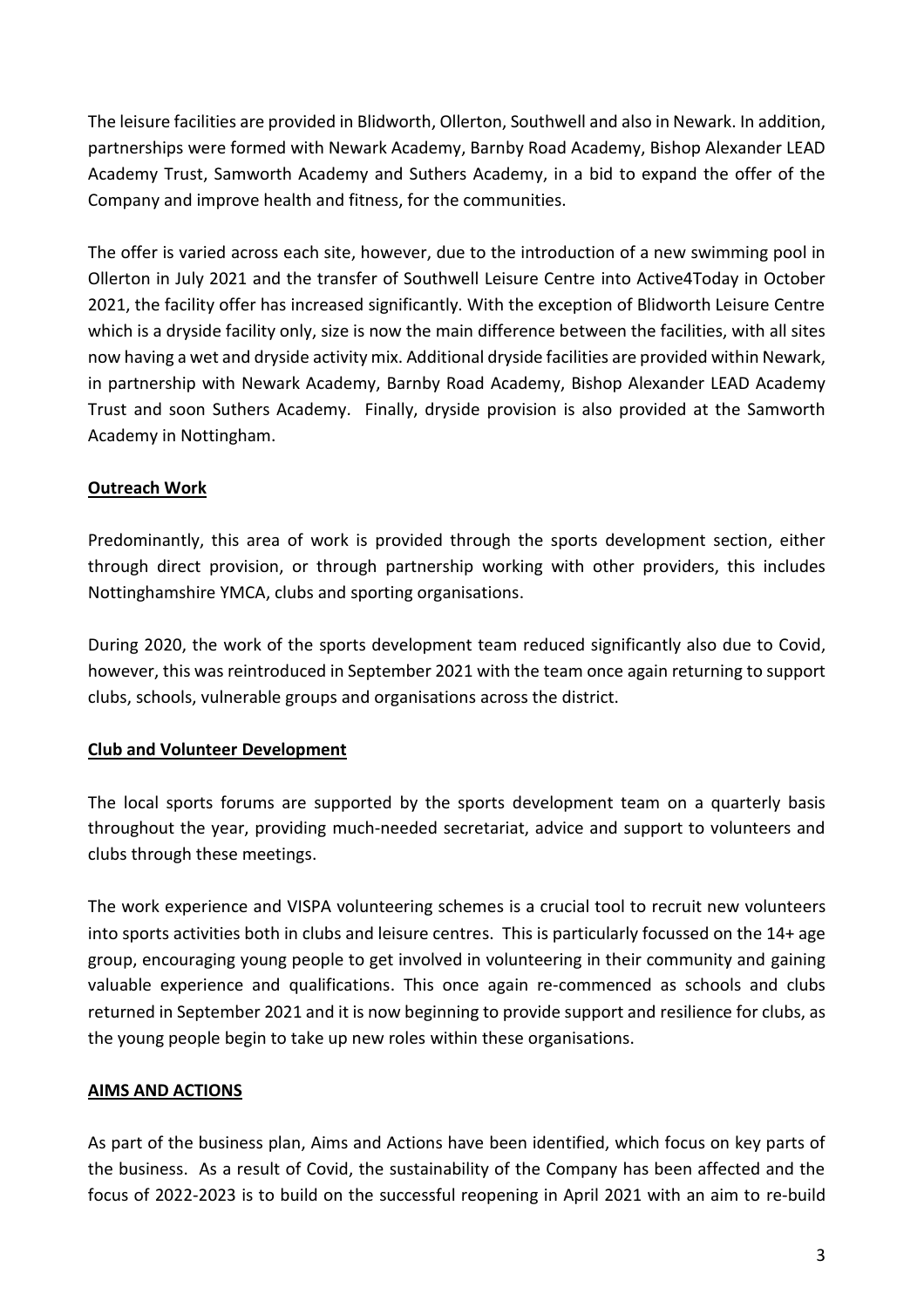memberships and income to pre-Covid levels. The suggested Aims and Actions for the 2022/2023 are set out below:

|     | <b>AIMS</b>                                                                                                                                                                                        |                | <b>ACTION</b>                                                                                                                                                                                                                                                                                                                                                                                                                                                                                     |  |  |
|-----|----------------------------------------------------------------------------------------------------------------------------------------------------------------------------------------------------|----------------|---------------------------------------------------------------------------------------------------------------------------------------------------------------------------------------------------------------------------------------------------------------------------------------------------------------------------------------------------------------------------------------------------------------------------------------------------------------------------------------------------|--|--|
| 1.  | <b>Healthy and active lifestyles</b>                                                                                                                                                               |                |                                                                                                                                                                                                                                                                                                                                                                                                                                                                                                   |  |  |
| 1.1 | Childhood obesity - develop and provide<br>opportunities for young people                                                                                                                          | a)             | Co-ordinate a series of free swimming sessions for children,<br>especially focused around the new swimming pool in Ollerton.<br>This will take place during the main holiday periods of Easter<br>and summer and will be for a day per week for an open session.                                                                                                                                                                                                                                  |  |  |
| 1.2 | Inactive people - develop and provide<br>opportunities for inactive people                                                                                                                         | a)<br>b)       | Development of water based and swimming activities for all<br>ages at Dukeries Leisure Centre.<br>Introduce a series of taster activities, with specialist instructors<br>at sites. The aim will be to pilot 4 new sessions within the year<br>running for approximately 6 weeks per session.                                                                                                                                                                                                     |  |  |
| 1.3 | NSEC 6-8 - develop and provide opportunities<br>for people living in high NSEC 6-8                                                                                                                 | a)<br>b)       | Introduce 7 day adult passes through a partnership with DWP<br>Offer 20 bursaries for persons living in the target areas at both<br>DLC and NSFC, to receive a free membership for 12 months                                                                                                                                                                                                                                                                                                      |  |  |
| 1.4 | Development of the VISPA Academy to provide<br>volunteering opportunities for young people                                                                                                         | a)             | Recommence with work in the schools to develop volunteering<br>opportunities for children aged 14 and over. This is particularly<br>important to build the levels back up and support clubs and<br>organisations when they restart after Covid.                                                                                                                                                                                                                                                   |  |  |
| 1.5 | Recognising the mental health issues which<br>may have resulted due to the pandemic                                                                                                                | a)<br>b)       | Working directly with CAMHS and mental health professionals<br>to increase physical activity levels and improve health and<br>wellbeing<br>Investigate and support the N&S Sports Council to develop a<br>team of Mental Health ambassadors across the district.                                                                                                                                                                                                                                  |  |  |
| 1.6 | Secure funding to deliver a range of activities in<br>priority areas                                                                                                                               | a)<br>b)       | Deliver the identified programme of activity through the<br>funding secured from Nottinghamshire County Council<br>Work with NSDC to offer children's activities funded through the<br>HAF programme (Holiday activities and food)                                                                                                                                                                                                                                                                |  |  |
| 1.8 | Development of Corporate Well-being<br>memberships, as part of a wider network of<br>organisations i.e. Newark Business Club, School<br>Groups, NHS or similar                                     | a)<br>b)<br>C) | Improve awareness around 'what the company offers' and the<br>benefits of membership<br>Commence with wellbeing roadshows within companies<br>located within Newark & Sherwood<br>Create digital promotional material for companies that take up<br>corporate membership packages, with a view to improving the<br>health and wellbeing of their workforces                                                                                                                                       |  |  |
| 2.  | <b>Accessible facilities</b>                                                                                                                                                                       |                |                                                                                                                                                                                                                                                                                                                                                                                                                                                                                                   |  |  |
| 2.1 | Potential Development of a Changing Places<br>Toilet at DLC                                                                                                                                        |                | a) Work with the Council and development companies to scope<br>out the possibility of installing a Changing Places Toilet at DLC.<br>This will include developing an activity programme, which will<br>work with the various groups who will be able to access the<br>facility in the event the new resource is added.                                                                                                                                                                            |  |  |
| 2.2 | Ensure the programme of activities within the<br>leisure centres are designed to attract and<br>support the varied and diverse communities,<br>which exists within Newark and Sherwood<br>District | a)<br>b)       | Develop a programme which reflects the demographic of the<br>community and provides specific sessions for persons with<br>disabilities through the use of gym equipment, 'Pool pods' and<br>the Changing Places at NSFC and possibly DLC<br>Provision of staff training to broaden the opportunities available<br>c) Re-establish the work with various disability groups and make<br>links with partners to support the existing sessions and<br>reintroduce previous activities to the centres. |  |  |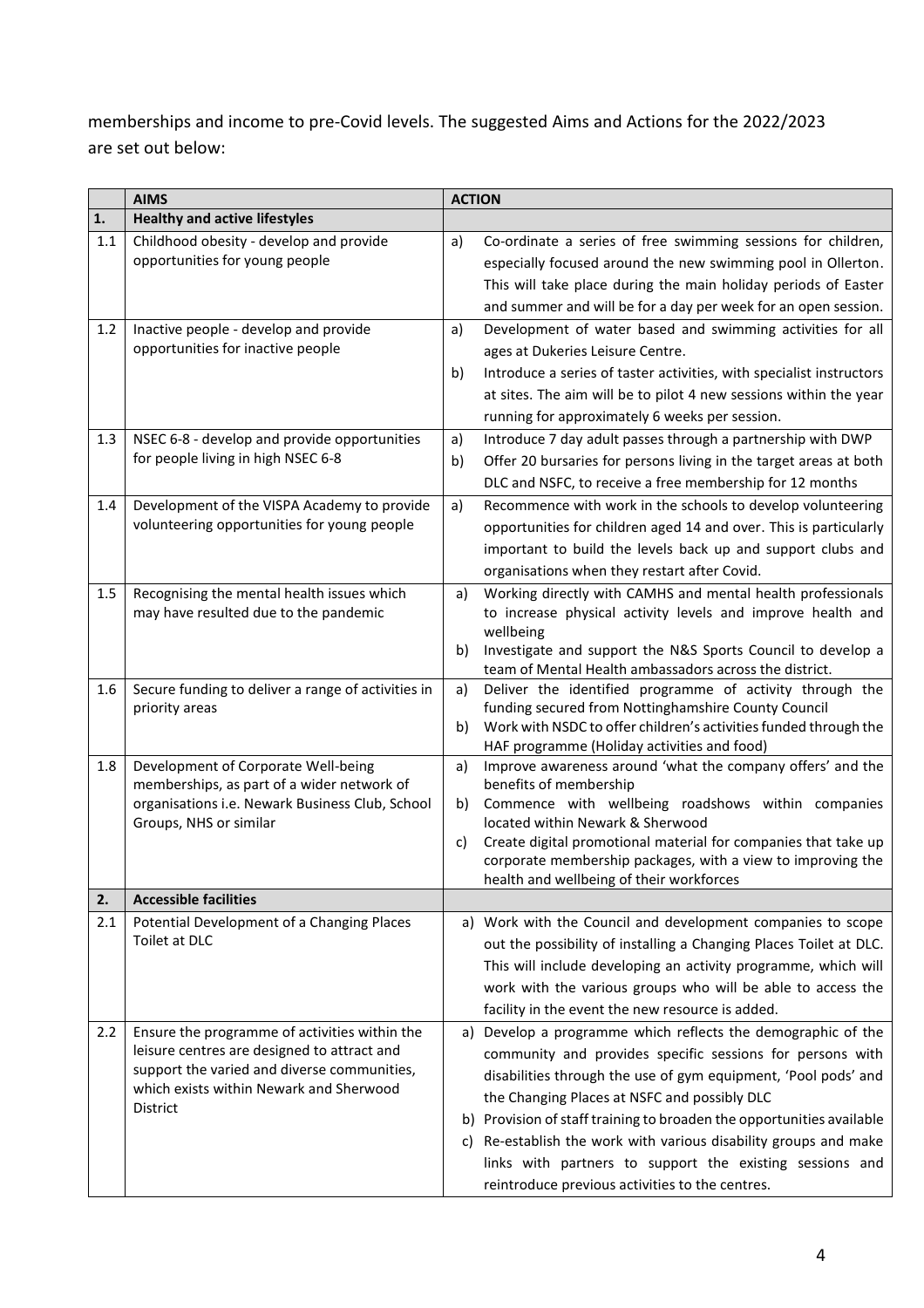| 2.3 | Improve community access through partner       |                                                                      | a) Develop the business in the new sites at The Suthers School (the                                                     |  |  |
|-----|------------------------------------------------|----------------------------------------------------------------------|-------------------------------------------------------------------------------------------------------------------------|--|--|
|     | facilities and put in place SLAs with each     |                                                                      | new school in Newark).                                                                                                  |  |  |
|     | partner site.                                  | b) Work with the Council to investigate the possibility of operating |                                                                                                                         |  |  |
|     |                                                | the Magnus Academy all weather facility, once funding is             |                                                                                                                         |  |  |
|     |                                                |                                                                      | secured for a new sand filled carpet. This will include working                                                         |  |  |
|     |                                                |                                                                      | with partners including Newark Hockey Club and England                                                                  |  |  |
|     |                                                |                                                                      | Hockey to develop the site and activities further.                                                                      |  |  |
| 2.4 | Improve the range of technology utilised to    |                                                                      | a) Develop self service functions for accessing bookings and                                                            |  |  |
|     | enhance the customer experience                |                                                                      | account management, customer engagement and fitness                                                                     |  |  |
|     |                                                |                                                                      | tracking                                                                                                                |  |  |
|     |                                                |                                                                      | b) Introduce a range of 'cashless' entry options for customers to<br>Develop a 'cashless' offer for the leisure centres |  |  |
|     |                                                |                                                                      | c) Introduce the Club Direct Debit memberships, to block bookings                                                       |  |  |
|     |                                                |                                                                      | at Southwell Leisure Centre                                                                                             |  |  |
|     |                                                |                                                                      | d) Explore the options for pre-paid cards for use by under 18's to                                                      |  |  |
|     |                                                |                                                                      | access the facilities without memberships.                                                                              |  |  |
|     |                                                |                                                                      | e) Develop a resale function with the LeisureHub online booking                                                         |  |  |
|     |                                                |                                                                      | system so goods can be ordered on line by customers and                                                                 |  |  |
|     |                                                |                                                                      | collected on site during their visit                                                                                    |  |  |
|     |                                                |                                                                      | As a pilot, develop door access control for hirers/clubs accessing<br>Barnby Road School Sports Hall                    |  |  |
|     |                                                |                                                                      | Develop a selection of children's parties packages bookable                                                             |  |  |
|     |                                                |                                                                      | within the LeisureHub online system                                                                                     |  |  |
| 2.5 | Ensure SLC is fully integrated into A4T        |                                                                      | a) Continue to ensure the Southwell Leisure Centre operations are                                                       |  |  |
|     |                                                |                                                                      | fully integrated into those of A4T. This will include:                                                                  |  |  |
|     |                                                |                                                                      | Staffing                                                                                                                |  |  |
|     |                                                |                                                                      | Finance - audit, final accounts                                                                                         |  |  |
|     |                                                |                                                                      | Processes and procedures                                                                                                |  |  |
|     |                                                |                                                                      | <b>Budgets</b>                                                                                                          |  |  |
|     |                                                |                                                                      | Marketing and branding                                                                                                  |  |  |
| 3.  | <b>Financial viability</b>                     |                                                                      |                                                                                                                         |  |  |
| 3.1 | Development of the Dukeries swimming pool      |                                                                      | a) Develop a corporate offer for businesses in the Ollerton area to                                                     |  |  |
|     | and existing facilities                        |                                                                      | showcase the new swimming pool development and provide                                                                  |  |  |
|     |                                                |                                                                      | the benefits of regular exercise to the employee and employer                                                           |  |  |
| 3.2 | Increase junior memberships at the Dukeries LC |                                                                      | a) Liaise with schools and other organisations with high numbers                                                        |  |  |
|     | with the development of the new swimming       |                                                                      | of young people, to promote the new swimming pool at                                                                    |  |  |
|     | pool                                           |                                                                      | Dukeries, providing family sessions as part of the promotion                                                            |  |  |
| 3.3 | Increase adult memberships at all centres      | a)                                                                   | Increase the profile at all sites with target advertising, based                                                        |  |  |
|     |                                                |                                                                      | on greater marketing information, provided by the software                                                              |  |  |
|     |                                                |                                                                      | system. The target for the end of the 2022/2023 year is 11,500                                                          |  |  |
|     |                                                |                                                                      | members.                                                                                                                |  |  |
| 3.4 | Price re-alignment                             |                                                                      | b) Undertake a price re-alignment for the memberships with a                                                            |  |  |
|     |                                                |                                                                      | target of achieving a full re-alignment of all memberships by                                                           |  |  |
|     |                                                |                                                                      | the end of the financial year 2023/2024                                                                                 |  |  |
| 3.5 | Clubs and Organisations at SLC                 |                                                                      | a) To move all clubs and organisations operating out of SLC onto a                                                      |  |  |
|     |                                                |                                                                      | DD or bank transfer option to remove the administration and                                                             |  |  |
|     |                                                |                                                                      | cost of invoicing monthly. In addition, move all clubs and                                                              |  |  |
|     |                                                |                                                                      | organisations to up-front payments also and remove                                                                      |  |  |
|     |                                                |                                                                      | retrospective payments for the use of the facility.                                                                     |  |  |

Fig 1: proposed outcomes/objectives and actions for 2022/2023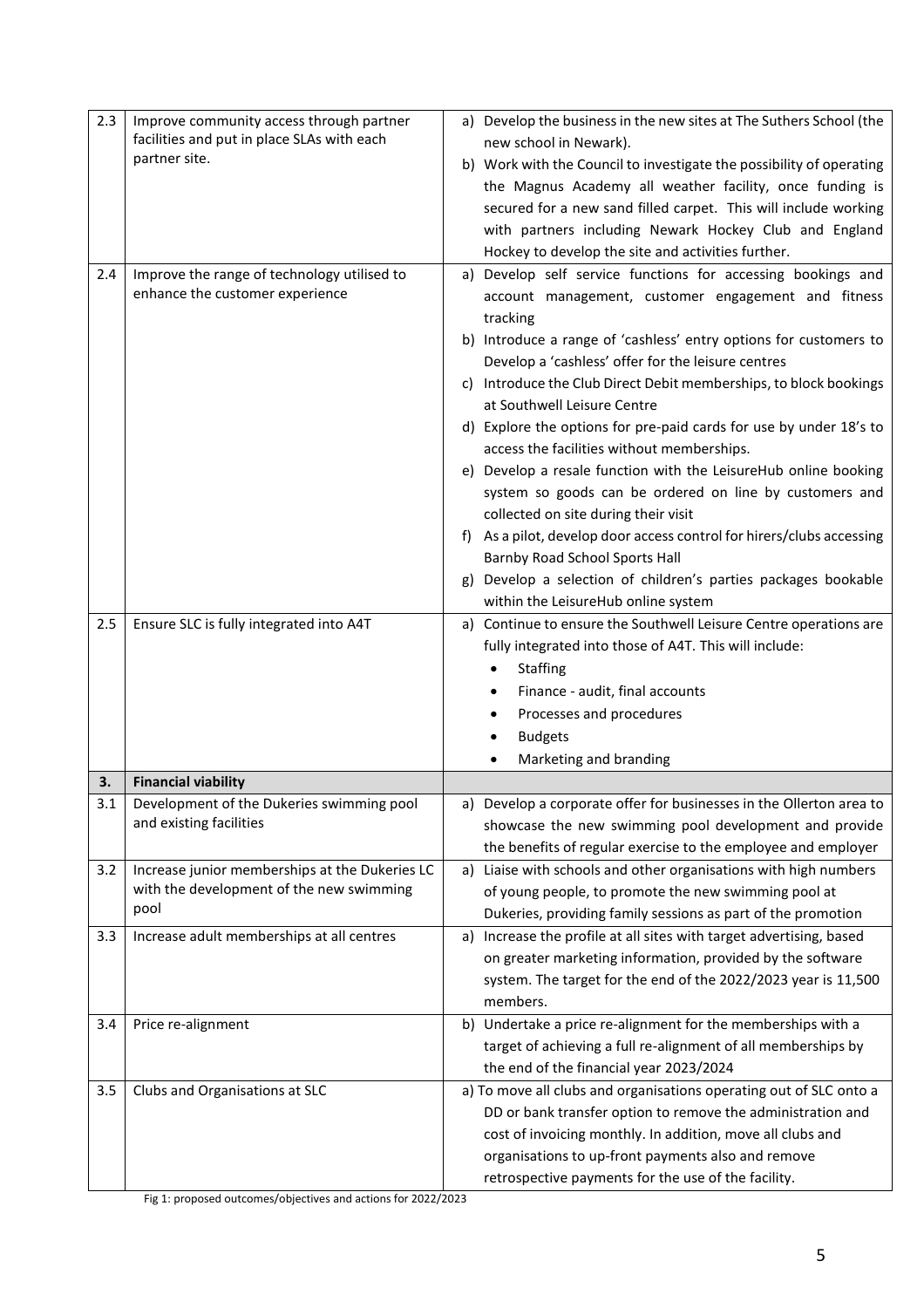#### **CUSTOMERS**

The business is made up of customers who are at the heart of the business. Physical access to the services by them, occurs in various ways including:

- Free of charge
- Pay and play
- Direct debit
- Club block bookings, both through invoice and direct debit

#### **SERVICES AND COMPETITORS**

The services are split into two areas, which are indoor provision; provided by the leisure facilities and external provision; provided by the sports development section of the business. Within the leisure centres, the services are divided up into distinct areas, wetside provision and dryside provision. These are once more sub divided into fitness suites, sports hall hire, squash courts, club bookings and swimming.

Below the Company has set out its proposed core prices for its 'pay and play' sessions. These are set out below with current and proposed prices shown.

| <b>Activity</b>              | <b>Active Card holder Adult</b>  |                       | <b>Non Active Card Holder Adult</b>  |                       |  |  |  |
|------------------------------|----------------------------------|-----------------------|--------------------------------------|-----------------------|--|--|--|
|                              | <b>Current Price</b>             | <b>Proposed Price</b> | <b>Current Price</b>                 | <b>Proposed Price</b> |  |  |  |
|                              | 2021/2022                        | 2022/2023             | 2021/2022                            | 2022/2023             |  |  |  |
| <b>Badminton</b>             | £10.00                           | £10.50                | £12.50                               | £13.00                |  |  |  |
| Swimming                     | £5.30                            | £5.50                 | £6.50                                | £7.00                 |  |  |  |
| Squash                       | £8.50                            | £9.00                 | £10.50                               | £11.00                |  |  |  |
| <b>Fitness Suite</b>         | £7.50                            | £7.50                 | N/A                                  | N/A                   |  |  |  |
| <b>Fitness Suite Classes</b> | £7.50                            | £7.50                 | N/A                                  | N/A                   |  |  |  |
|                              |                                  |                       |                                      |                       |  |  |  |
| <b>Activity</b>              | <b>Active Card Holder Junior</b> |                       | <b>Non Active Card Holder Junior</b> |                       |  |  |  |
|                              | <b>Current Price</b>             | <b>Proposed Price</b> | <b>Current Price</b>                 | <b>Proposed Price</b> |  |  |  |
|                              | 2021/2022                        | 2022/2023             | 2021/2022                            | 2022/2023             |  |  |  |
| <b>Badminton</b>             | £6.00                            | £6.50                 | £7.50                                | £8.00                 |  |  |  |
| Swimming                     | £3.80                            | £4.00                 | £4.50                                | £5.00                 |  |  |  |
| Squash                       | £5.50                            | £6.00                 | £6.50                                | £7.00                 |  |  |  |
| <b>Fitness Suite</b>         | £4.50                            | £5.00                 | N/A                                  | N/A                   |  |  |  |
| <b>Fitness Suite Classes</b> | £4.50                            | £5.00                 | N/A                                  | N/A                   |  |  |  |

Fig2: Proposed Core Prices for Adults and Children – 2022/2023

In addition to the above core prices, the Company is undertaking re-alignments of many direct debits (both adults and juniors) which were placed on hold as a result of Covid. These realignments will take place at key points within the year, in a bid to try and ensure that over the next 24 months all prices will be bought in line. This phased approach is essential to manage any potential fall-out from the re-alignment and learn as the process progresses through the various categories.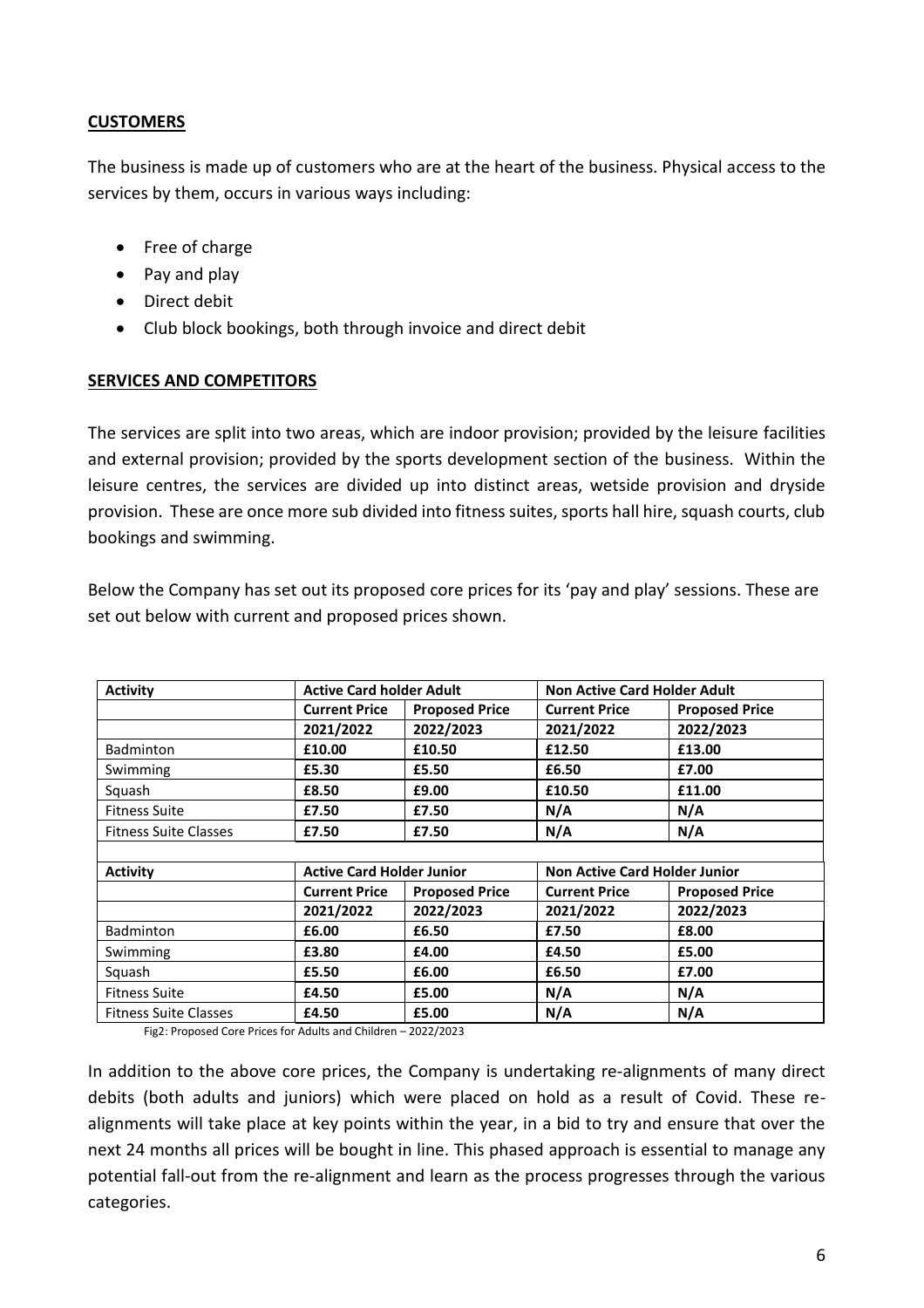#### **MARKETING**

To assist with the sustainability and growth of the business, the Company currently markets and advertises extensively to attract and retain its customers and build the profile of the Company locally. Throughout 2022-2023, this will have to increase further in a bid to attract new customers to the facility and build membership number back up to pre-Covid levels.

Campaigns will be focused on corporate memberships, lapsed members and families (especially in the Ollerton area, where the new swimming pool has been added). In addition to the target areas identified, existing promotions will continue to take place to attract new adult and junior members in each category, along with retention campaigns to hold onto current members.

Campaigns will have a heavy focus through social media and digital platforms; however, this will be supported where necessary with some more traditional marketing to meet some local need where digital campaigns may not be the most appropriate. Advertising will also take place through schools and corporate organisations in a bid to once again raise awareness of the excellent facilities on offer.

#### **STAFFING**

To undertake the work, the Company has a team of dedicated individuals, led by a committed and passionate management team. In the region of £20,000 is invested annually into training, continuing professional development (CPD) and maintaining staff qualifications.

In addition to the training budget identified above, the Company is required to pay the Apprenticeship Levy and currently employs several apprentices. This enables the Company to 'ring fence' resources to recruit employees onto apprenticeships, providing valuable vocational training whilst achieving a recognised qualification from an accredited training provider. Recently the Company took on 5 new apprentices who will undertake their training throughout 2022-2023.

#### **PERFORMANCE MANAGEMENT**

The Company is committed to ensure the performance of a variety of areas is achieved, aligning our resources, systems and employees to the strategic objectives identified earlier. Outcome based performance monitoring is now widely used along with narrative based performance evidence. The performance indicators are linked to the Council's strategic outcomes and have been developed with Members of the Leisure and Environment Committee, in order to build a performance framework.